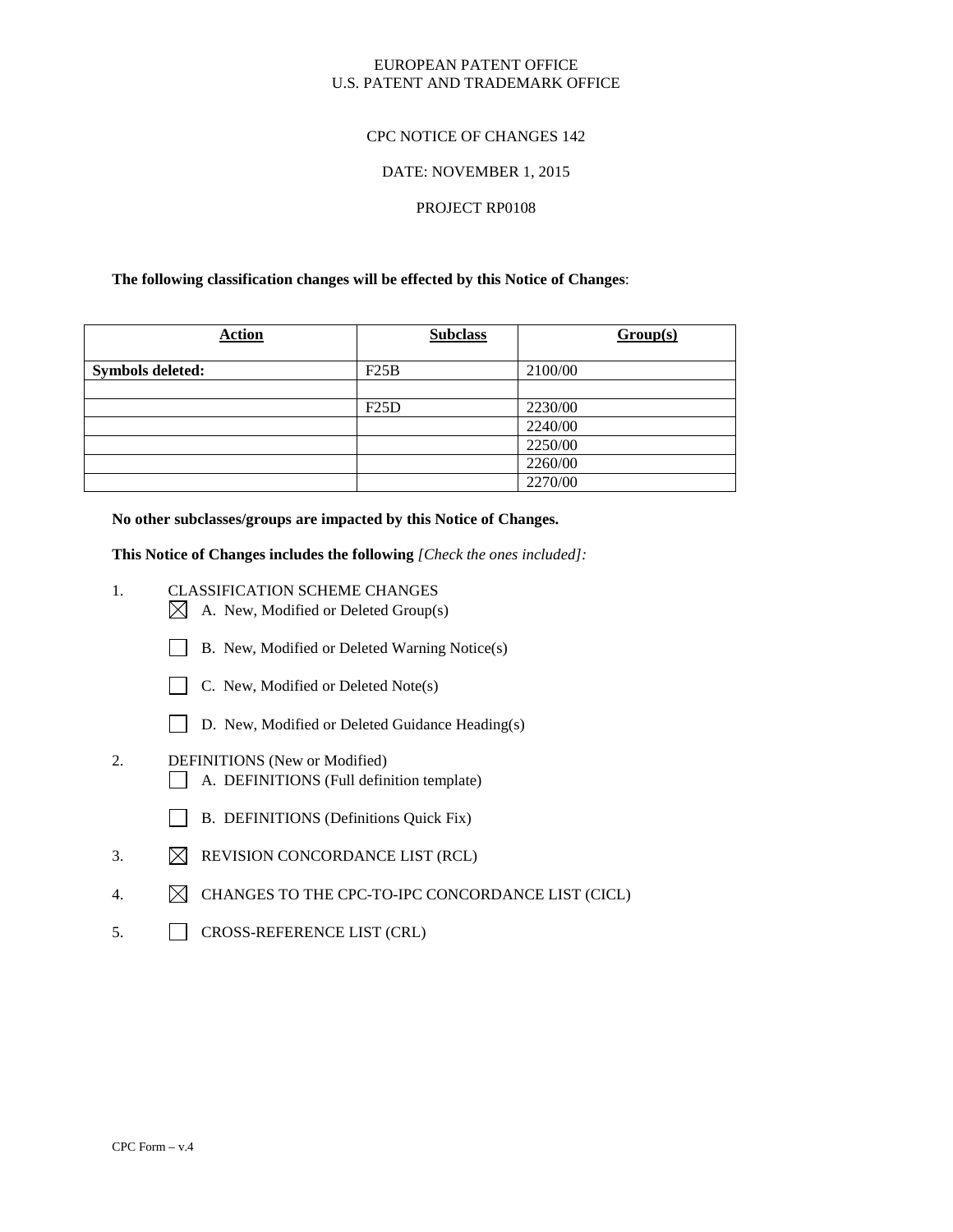## DATE: NOVEMBER 1, 2015

### PROJECT RP0108

## 1. CLASSIFICATION SCHEME CHANGES

## A. New, Modified or Deleted Group(s)

## **SUBCLASS F25B – TITLE: REFRIGERATION MACHINES, PLANTS OR SYSTEMS; COMBINED HEATING AND REFRIGERATION SYSTEMS; HEAT-PUMP SYSTEMS**

| $Type*$ | <b>Symbol</b> | <b>Indent</b><br><b>Level</b><br><b>Number</b><br>of dots<br>(e.g. 0, 1, | <u>Title</u><br>(new or modified)<br>"CPC only" text should normally be<br>enclosed in {curly brackets}** | Transferred to" |
|---------|---------------|--------------------------------------------------------------------------|-----------------------------------------------------------------------------------------------------------|-----------------|
|         | F25B2100/00   |                                                                          |                                                                                                           | F25B1/00        |

# **SUBCLASS F25D – TITLE: REFRIGERATORS; COLD ROOMS; ICE-BOXES; COOLING OR FREEZING APPARATUS NOT COVERED BY ANY OTHER SUBCLASS**

| $Type*$ | <b>Symbol</b> | Indent<br><b>Level</b><br>Number<br>of dots<br>(e.g. 0, 1, | <b>Title</b><br>(new or modified)<br>"CPC only" text should normally be<br>enclosed in {curly brackets}** | Transferred to <sup>*</sup> |
|---------|---------------|------------------------------------------------------------|-----------------------------------------------------------------------------------------------------------|-----------------------------|
| D       | F25D2230/00   | $\theta$                                                   |                                                                                                           | F25D1/00                    |
| D       | F25D2240/00   |                                                            |                                                                                                           | F25D1/00                    |
| D       | F25D2250/00   | 0                                                          |                                                                                                           | F25D1/00                    |
| D       | F25D2260/00   | 0                                                          |                                                                                                           | F25D1/00                    |
| D       | F25D2270/00   |                                                            |                                                                                                           | F25D1/00                    |

\*N = new entries where reclassification into entries is involved; C = entries with modified file scope where reclassification of documents from the entries is involved;  $Q = new$  entries which are firstly populated with documents via administrative transfers from deleted (D) entries. Afterwards, the transferred documents into the Q entry will either stay or be moved to more appropriate entries, as determined by intellectual reclassification; E= existing entries with enlarged file scope, which receive documents from C or D entries, e.g. when a limiting reference is removed from the entry title;  $M =$  entries with no change to the file scope (no reclassification);  $D =$  deleted entries;  $F =$  frozen entries will be deleted once reclassification of documents from the entries is completed;  $U =$  entries that are unchanged.

NOTES:

- \*\*No {curly brackets} are used for titles in CPC only subclasses, e.g. C12Y, A23Y; 2000 series symbol titles of groups found at the end of schemes (orthogonal codes); or the Y section titles. The {curly brackets} are used for 2000 series symbol titles found interspersed throughout the main trunk schemes (breakdown codes).
- For U groups, the minimum requirement is to include the U group located immediately prior to the N group or N group array, in order to show the N group hierarchy and improve the readability and understanding of the scheme. Always include the symbol, indent level and title of the U group in the table above.
- All entry types should be included in the scheme changes table above for better understanding of the overall scheme change picture. Symbol, indent level, and title are required for all types except "D" which requires only a symbol.
- #"Transferred to" column must be completed for all C, D, F, and Q type entries. F groups will be deleted once reclassification is completed.
- When multiple symbols are included in the "Transferred to" column, avoid using ranges of symbols in order to be as precise as possible.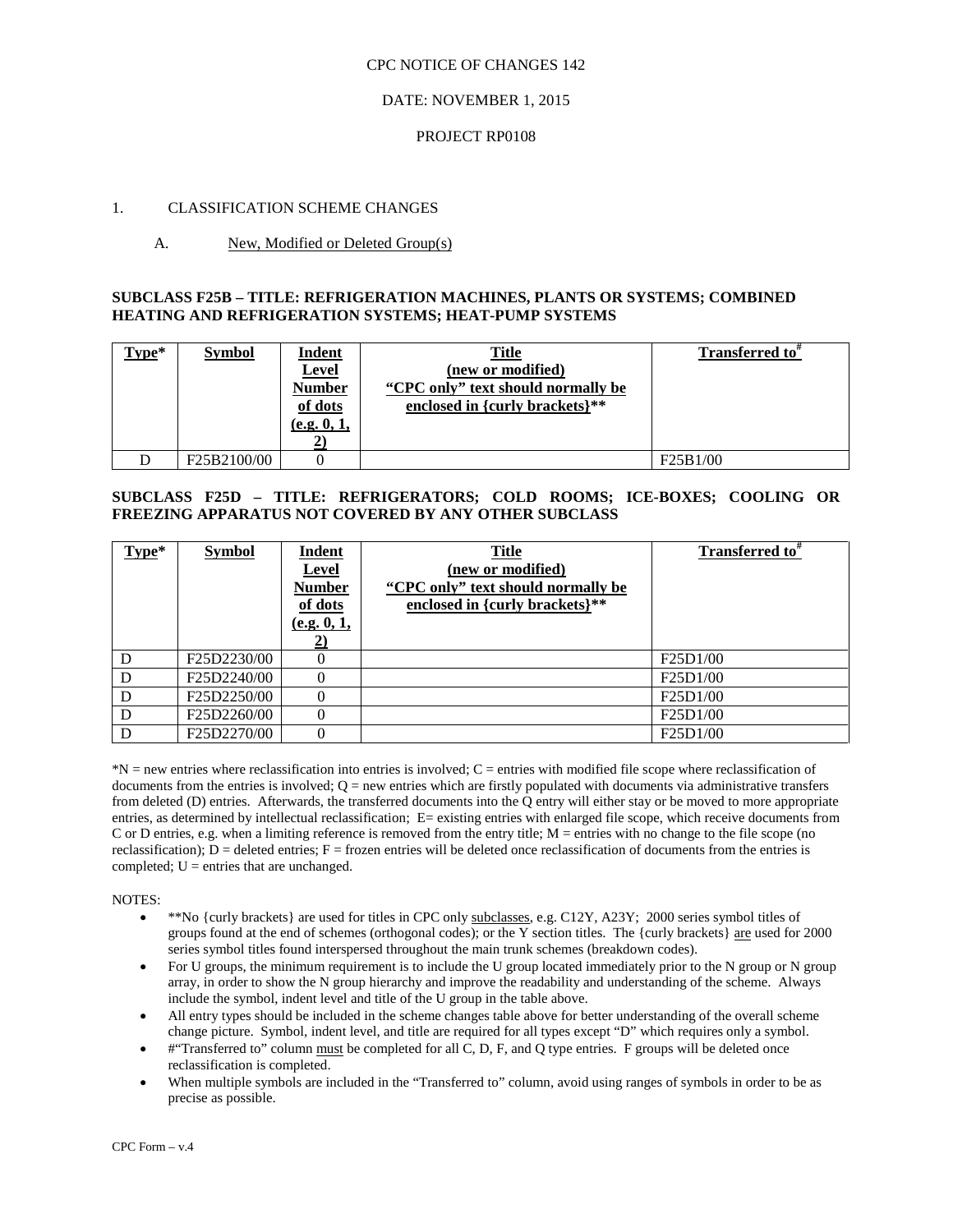#### DATE: NOVEMBER 1, 2015

#### PROJECT RP0108

- For administrative transfer of documents, the following text should be used: "< administrative transfer to XX>" or "<administrative transfer to XX and YY simultaneously>" when administrative transfer of the same documents is to more than one place.
- Administrative transfer to main trunk groups is assumed to be "invention information", unless otherwise indicated, and to 2000 series groups is assumed to be "additional information".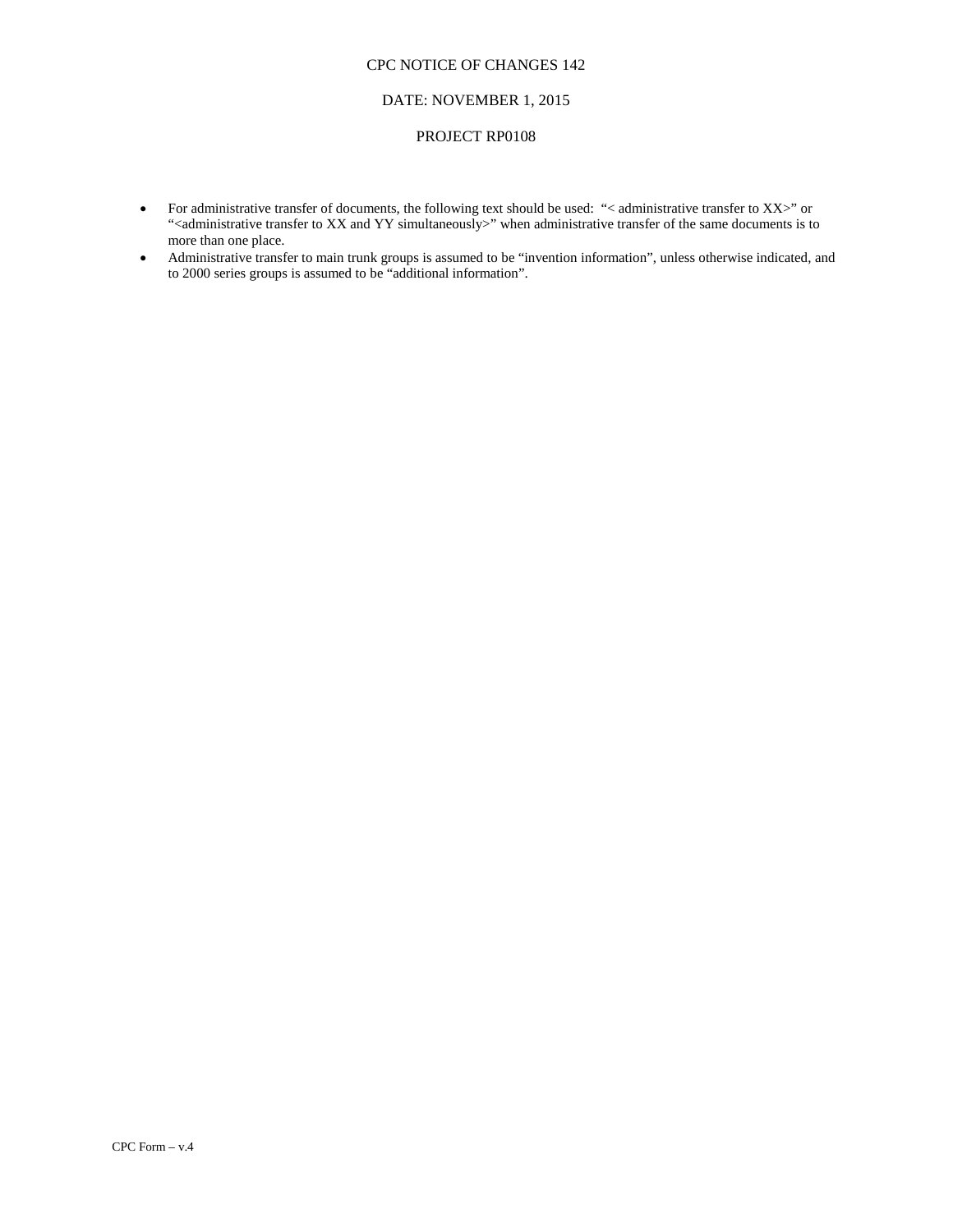## DATE: NOVEMBER 1, 2015

## PROJECT RP0108

## 3. REVISION CONCORDANCE LIST (RCL)

| Type* | <b>From CPC Symbol (existing)</b> | To CPC Symbol(s)                   |
|-------|-----------------------------------|------------------------------------|
|       | F25B2100/00                       | F25B1/00                           |
|       |                                   |                                    |
|       | F25D2230/00                       | F <sub>25</sub> D <sub>1</sub> /00 |
| D     | F25D2240/00                       | F <sub>25</sub> D <sub>1</sub> /00 |
| D     | F25D2250/00                       | F <sub>25</sub> D <sub>1</sub> /00 |
| D     | F25D2260/00                       | F25D1/00                           |
|       | F25D2270/00                       | F25D1/00                           |

 $*C$  = entries with modified file scope where reclassification of documents from the entries is involved;  $Q$  = new entries which are firstly populated with documents via administrative transfers from deleted (D) entries. Afterwards, the transferred documents into the Q entry will either stay or be moved to more appropriate entries, as determined by intellectual reclassification;  $D =$ deleted entries.

#### NOTES:

- Only C, D, and Q type entries are included in the table above.
- When multiple symbols are included in the "To" column, avoid using ranges of symbols in order to be as precise as possible.
- For administrative transfer of documents, the following text should be used: "< administrative transfer to XX>" or "<administrative transfer to XX and YY simultaneously>" when administrative transfer of the same documents is to more than one place.
- Administrative transfer to main trunk groups is assumed to be "invention information", unless otherwise indicated, and to 2000 series groups is assumed to be "additional information".